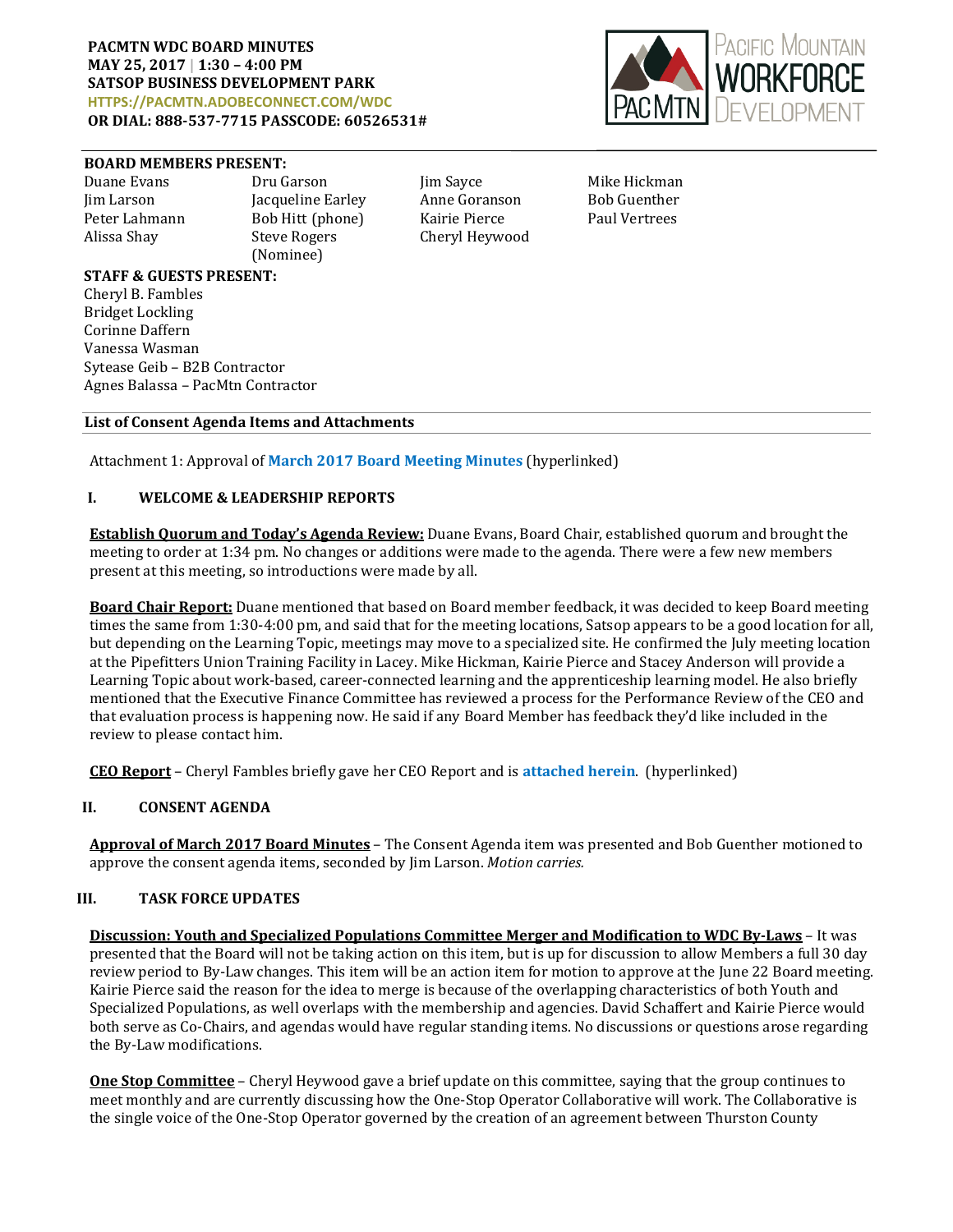

Chamber Executive, WA State Employment Security Dept. SW Regional Director and the PacMtn CEO. The one person who will be the Operator will report to the Collaborative. This is a unique public-private partnership with integrated and shared responsibilities for the WorkSource One-Stop responsibilities the Board oversees related to the local workforce system. Other Committee matters will be discussed in the upcoming agenda items.

**Industry Sector** – Duane Evans mentioned the need for a Chair for this Committee. He also mentioned the Wood Products Sector meeting scheduled earlier in the week, the Log Truck Program pilot project closed at the end of April and that Grays Harbor College is moving forward with partners to develop opportunities that maintain that work. The Hospitality Association is working with PacMtn to launch a train-the-trainer program and the class will be available to high schools and community organization personnel interested in providing ProStart training in their schools/facilities. Work has been started on an incumbent worker project that would upskill hospitality staff with hopes to launch in late fall/early winter.

# **IV. ACTION ITEMS & STRATEGIC DISCUSSIONS**

- **1. Action Item – Motion to Approve Resolution for JBLM WorkSource AJC:** Cheryl discussed this item mentioning that the Interim Affiliate WorkSource status has been approved by WorkForce Central WDC. The interim certification of the site will provide partners a platform to build towards full certification in 2018. The Proclamation was discussed and it was suggested to modify the title of the Proclamation to: Resolution to Establish Joint Base Lewis McChord WorkSource Affiliate Site and Proclamation of Support for Joint Base Lewis McChord WorkSource Affiliate Partner in America's Job Center Network. Motion to approve the Resolution with edited title by Mike Hickman, seconded by Anne Goranson. *Motion carries.*
- **2. Discussion – One Stop MOU Process:** Item describes the purpose of the PacMtn MOU that defines roles & responsibilities of the operational parties of the One Stop Delivery System. The elements of the MOU was described by Corinne Daffern while mentioning the Infrastructure Funding Agreement deadline was extended. The work of consultant Agnes Balassa will help identify the locations and what services should be at which locations. A draft MOU was released for public comment on May 4 until June 4. The Executive Finance Committee will approve the MOU at the meeting on June 9, 2017.
- **3. Discussion – Update on America's Job Centers Surveys and Community Meetings:** Item describes the current status of the AJC implementation. Agnes Balassa gave a presentation on the findings of the surveys that were released to customers at the various WorkSource offices throughout the region. There was active discussion and questions about the findings, including the lack of data from Raymond and Aberdeen offices, which also happen to be two of the lowest-employed communities. Elements of the discussion included branding, lack of or more need of marketing for both WorkSource and PacMtn as well as other ways to engage the community to get their voice in what services they want from WorkSource and how those services should be delivered.
- **4. Discussion – Strategic Planning & Budget Alignment:** Item describes current progress of activities outlined in the PacMtn Strategic Plan. Bridget reviewed the memo and related charts. The Board's feedback and suggestions are requested in developing and prioritizing these on-deck activities to support the four goals in the Strategic Plan. A survey was deployed to Board members on May 16 following the EFC meeting that listed potential activities to be discussed and refined during the May 25th Board meeting. This working list of priorities will be used to design programs for the new revenues received throughout the year. During the meeting, Board members mentioned items of interest such as developing essential skills for youth, preapprenticeships and entrepreneurial skills for youth interested in owning and running their own businesses. The survey was sent out again to capture more responses from Board members.
- **V. BOARD LEARNING FEATURE TOPIC: OVERSTOCK.COM AND BUSINESS 2 BUSINESS (B2B) PARTNERSHIP:** Sytease Geib of Thurston County Chamber and Alyssa Shay of Port of Grays Harbor gave a brief presentation on the partnerships that were involved in fulfilling the workforce for the company, and Overstock's decision to choose Satsop Business Park. They also shared the types of skills Overstock needed in recruiting and selecting applicants. Analytical problem solving skills, outgoing personality, positive work ethic, a willingness to learn and a strong wish to provide excellent customer service were required attributes. The ribbon cutting was a great success and Overstock's longevity at the Satsop Business Center is likely to be strong.